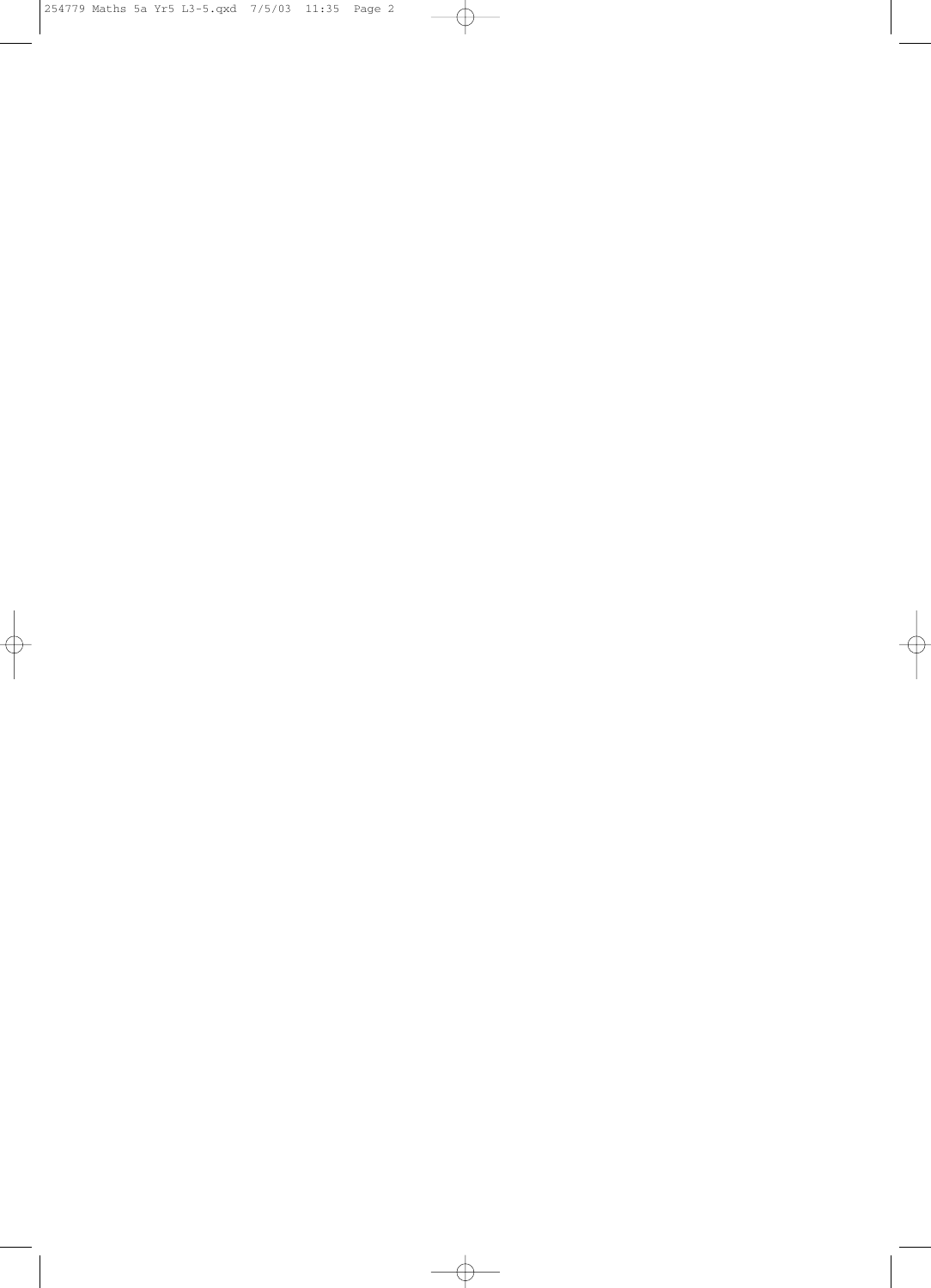## **Instructions**

You **may not** use a calculator to answer any questions in this test.

Work as quickly and as carefully as you can.

You have **45 minutes** for this test.

If you cannot do one of the questions, **go on to the next one**. You can come back to it later, if you have time.

If you finish before the end, **go back and check your work**.

**Follow the instructions for each question carefully**.

This shows where you need to put the answer.

If you need to do working out, you can use any space on a page.

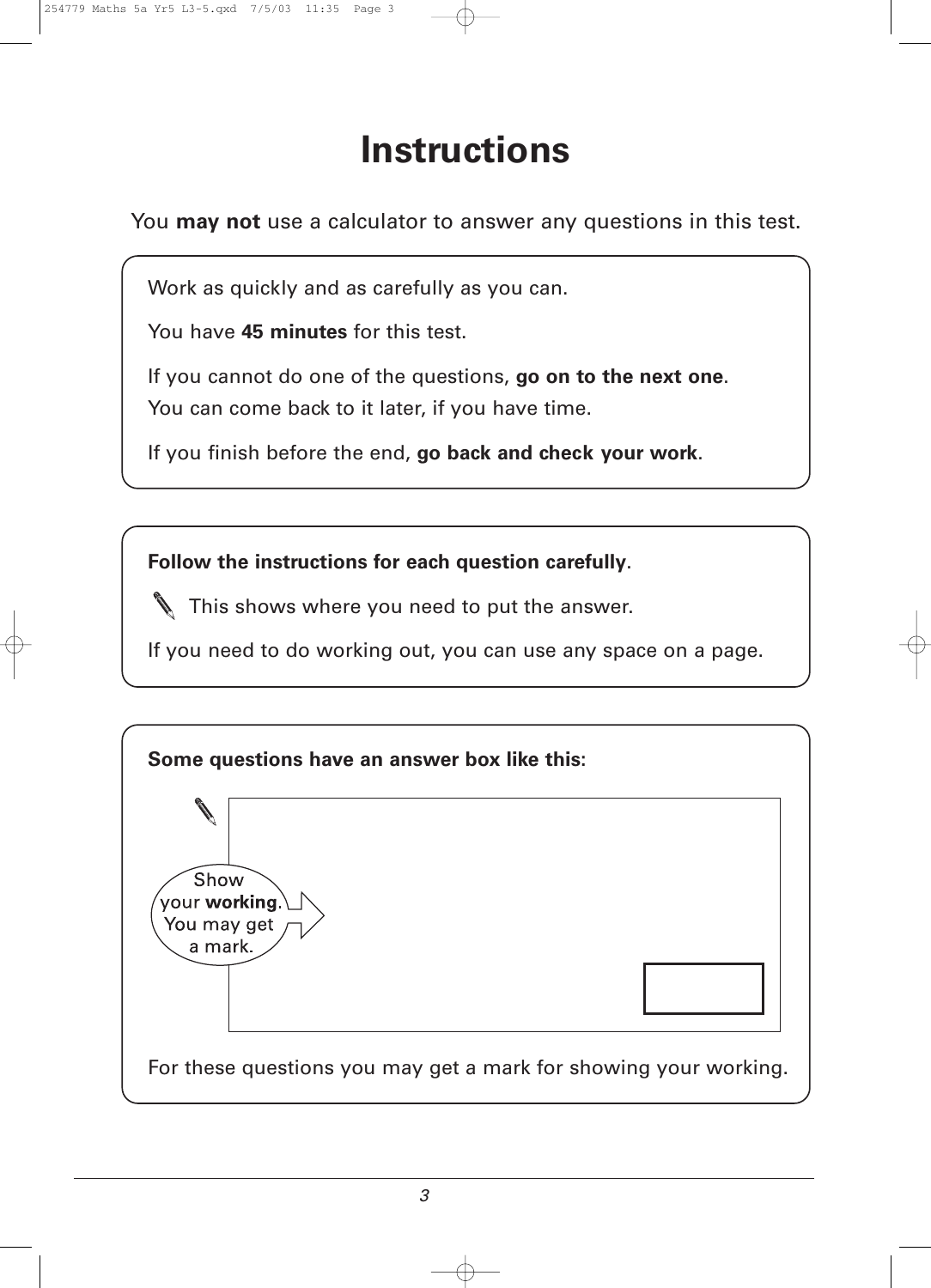

 $\mathbf{1}$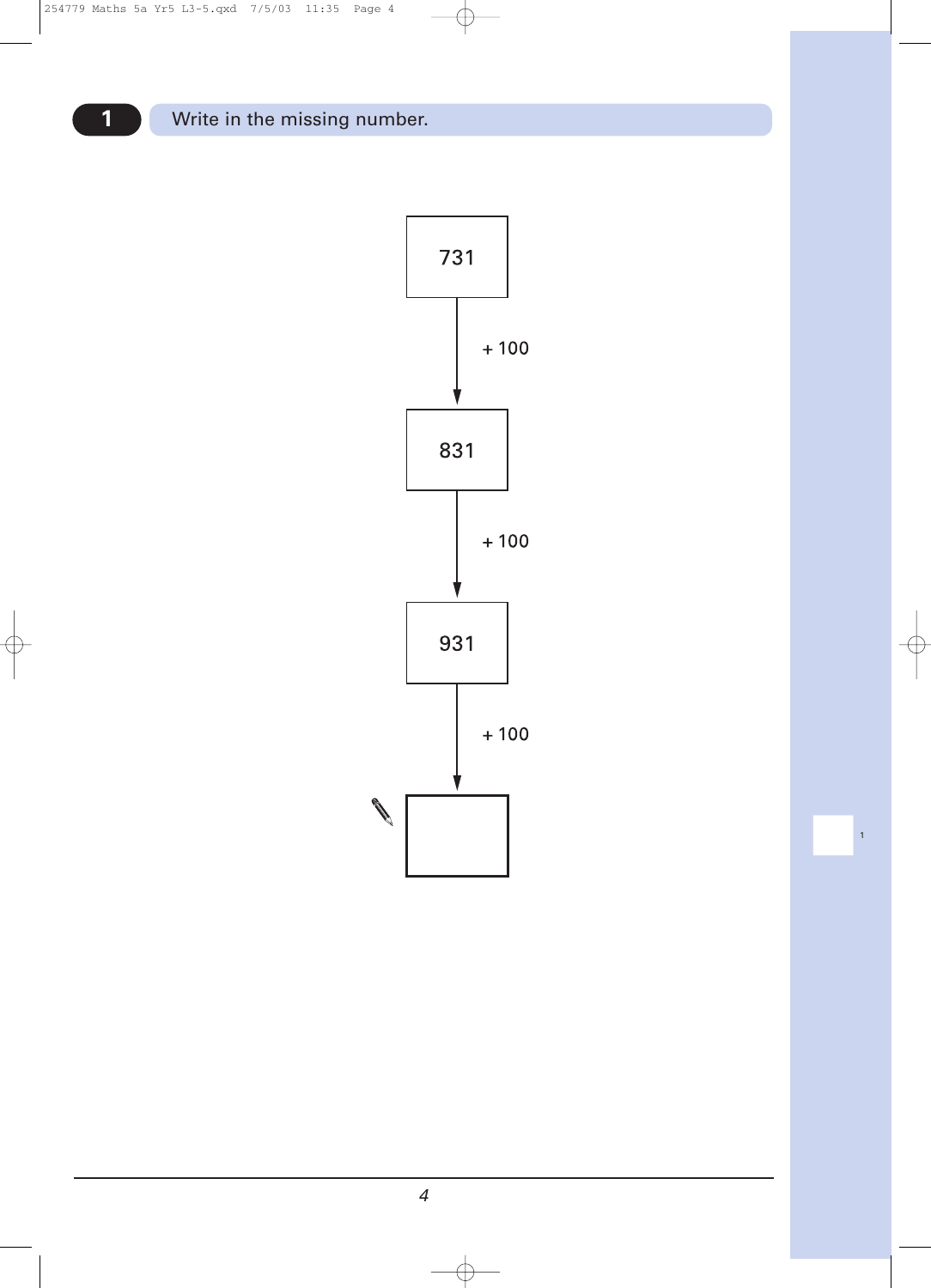

#### Here is part of a calendar.

|    |                |    | <b>December</b>               |    |   |  |
|----|----------------|----|-------------------------------|----|---|--|
|    |                |    | Mon Tues Wed Thur Fri Sat Sun |    |   |  |
|    |                | 1  | 2 <sup>1</sup>                | 3  | 4 |  |
| 6  | $\overline{7}$ | 8  | 9                             | 10 |   |  |
| 13 | 14             | 15 |                               |    |   |  |
| 20 | 21             | 22 |                               |    |   |  |
| 27 | 28             |    |                               |    |   |  |

Tyrone's birthday is on **December 18th**.

On what day of the week is Tyrone's birthday?

|<br>|<br>|<br>|<br>|<br>|

|<br>|-<br>|<br>|<br>|<br>|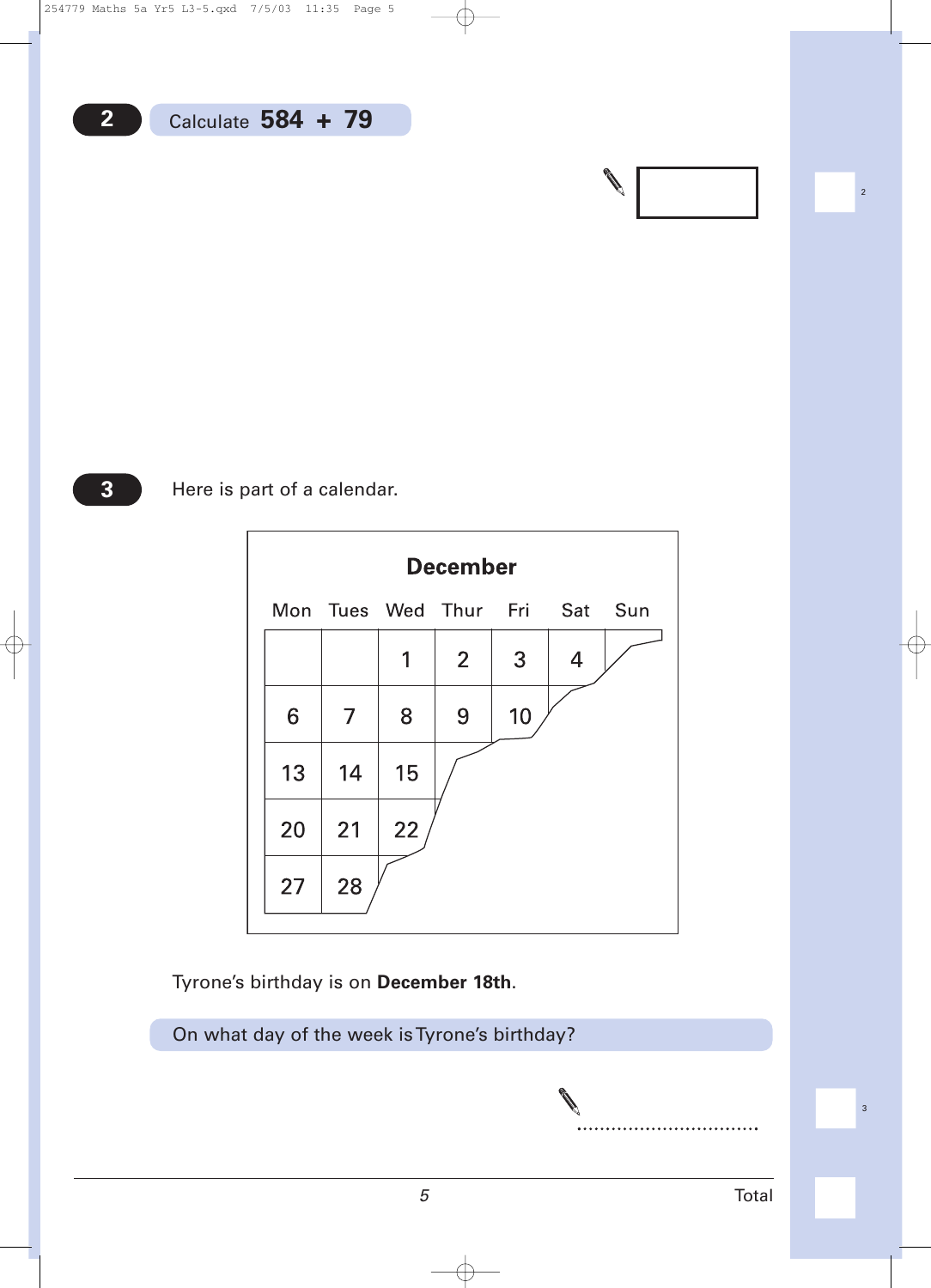**4** Here are four shapes.

They each have a different number of right angles.

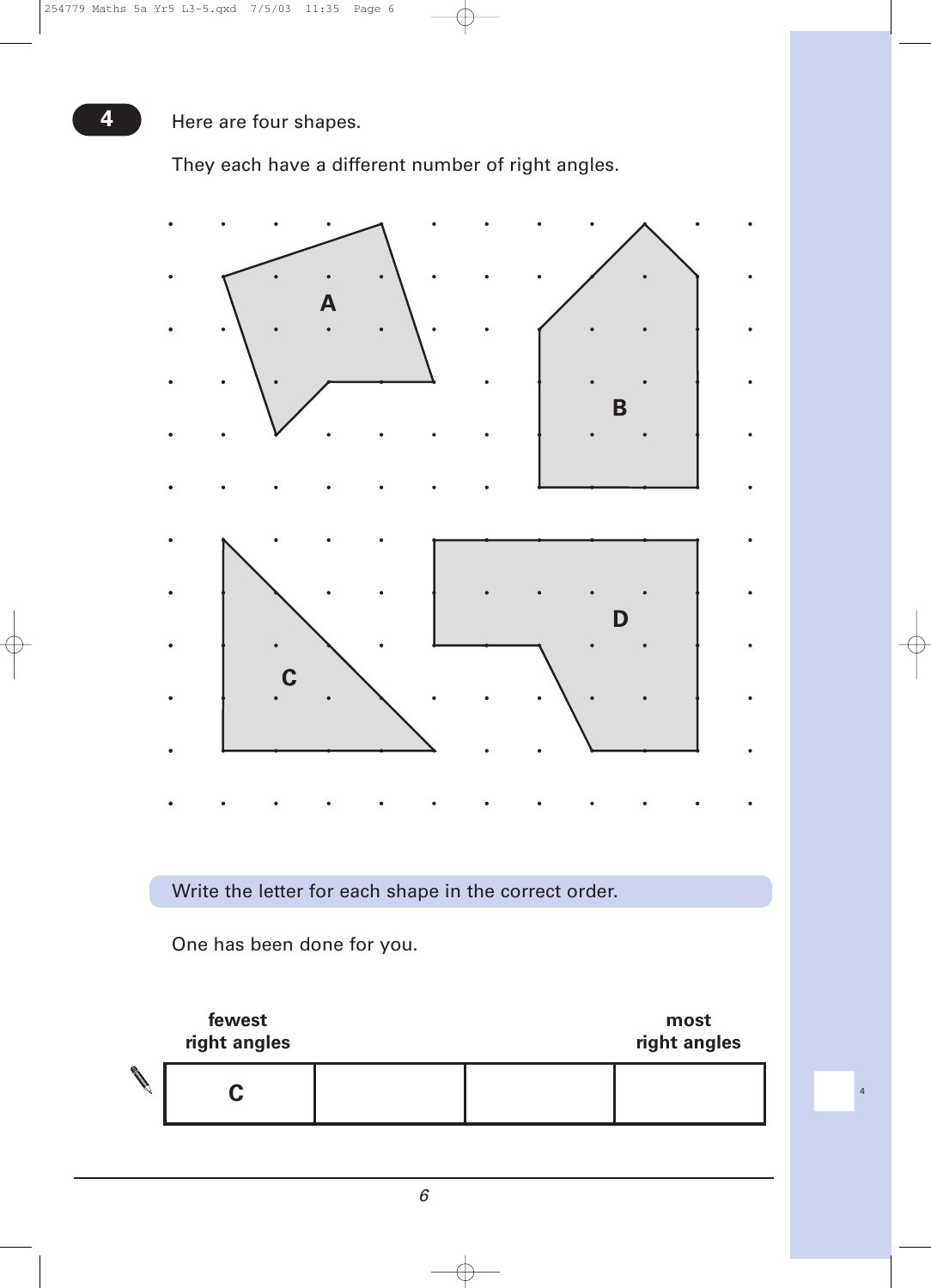$5\overline{)}$ 

 $6<sup>1</sup>$ 

Write the two missing numbers in this sequence.



 $\overline{5}$ 

 $6\overline{6}$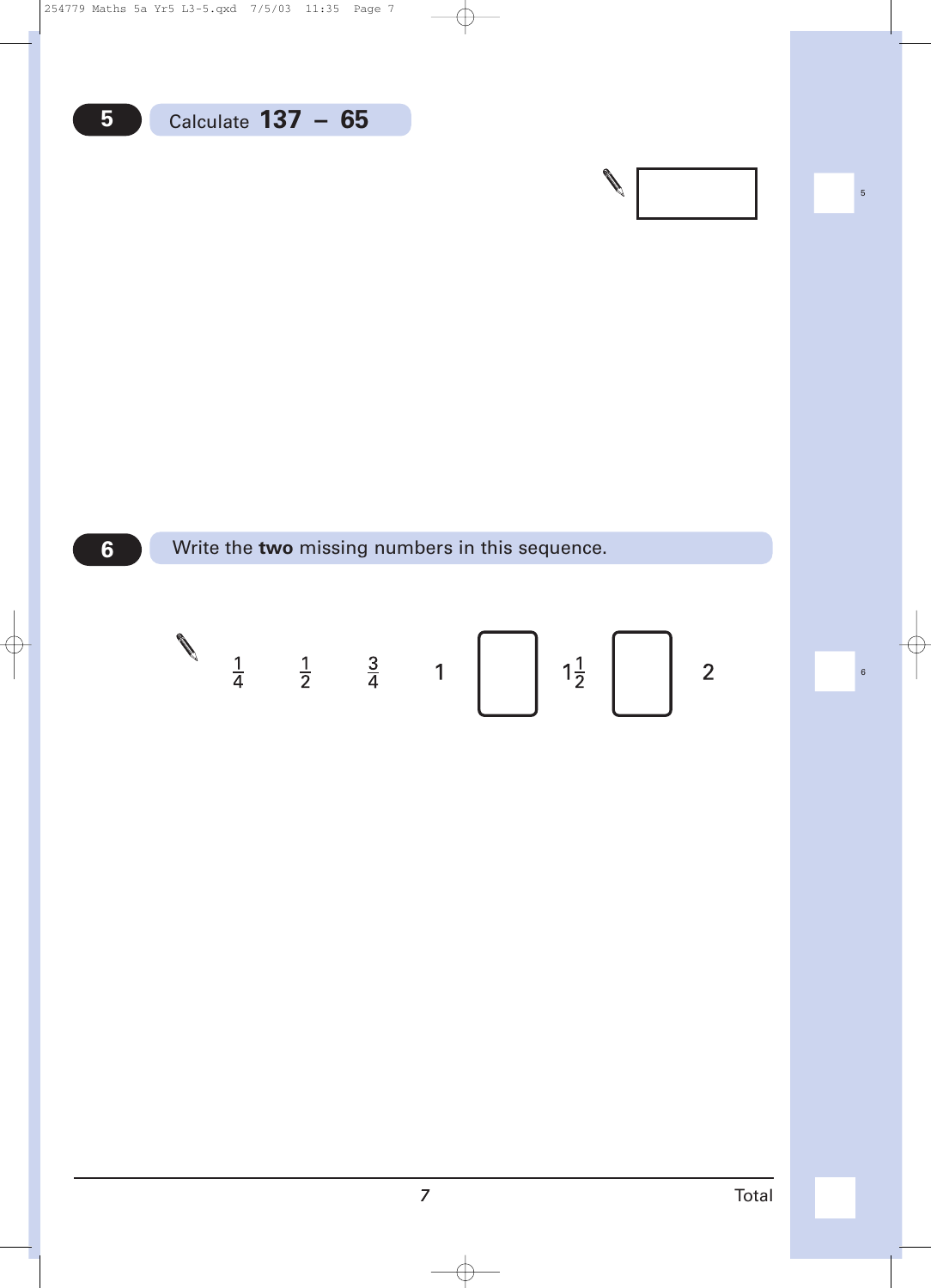#### Complete the pentagon.

Use a ruler.



**8**

Here are four digit cards.



|<br>|-<br>| 7

|<br>|<br>|<br>|<br>|

Use each of the digits **once** to make a **total that is a multiple of 5**

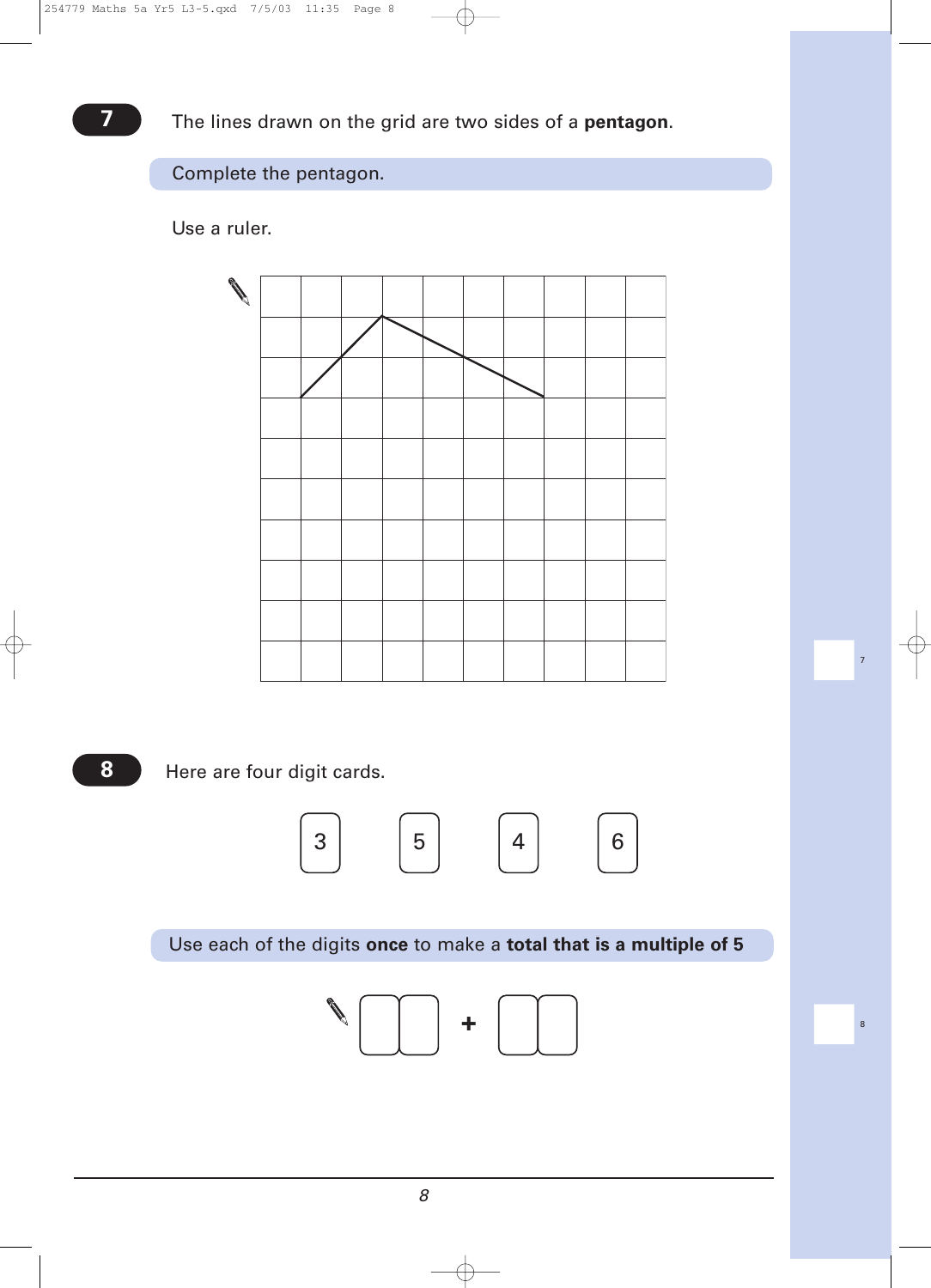**9** Peter and Stella compare colours they like and do not like.

Here is a sorting diagram that shows their results.

|                         | <b>Peter likes</b> | Peter does not like |
|-------------------------|--------------------|---------------------|
|                         | red                | Orange              |
| <b>Stella likes</b>     |                    | white               |
|                         | black              |                     |
| Stella does<br>not like | purple<br>green    | yellow              |

Write the colours that Stella likes but Peter does **not** like.

and

Peter likes the colour **blue** but Stella does not.

Write **blue** in the correct place on the sorting diagram above.

!9b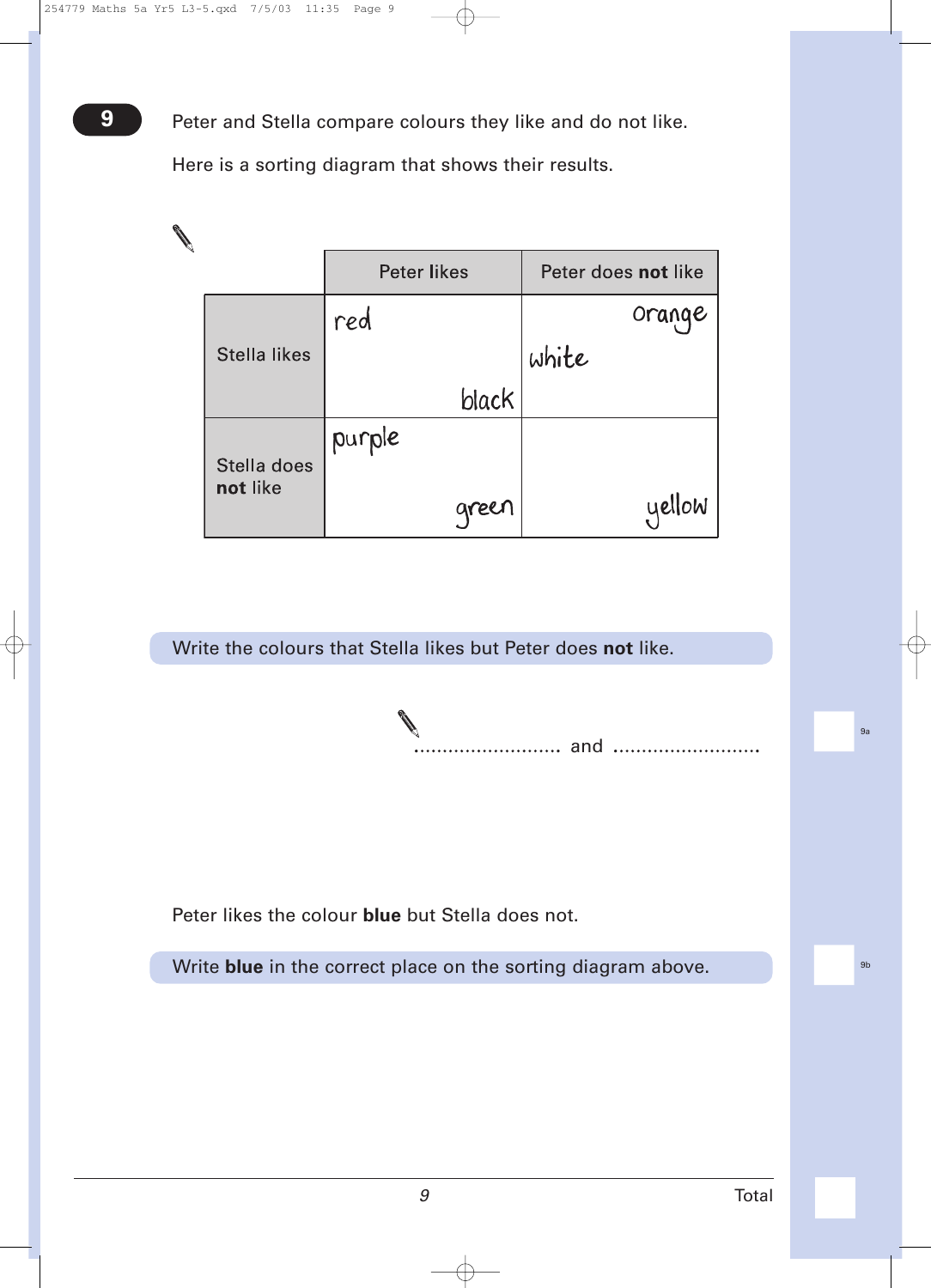

The arrow is **rotated 90° clockwise**.

In which direction does the arrow now point? Put a tick  $(V)$  by the correct answer.



|<br>|<br>|<br>|<br>|<br>|<br>|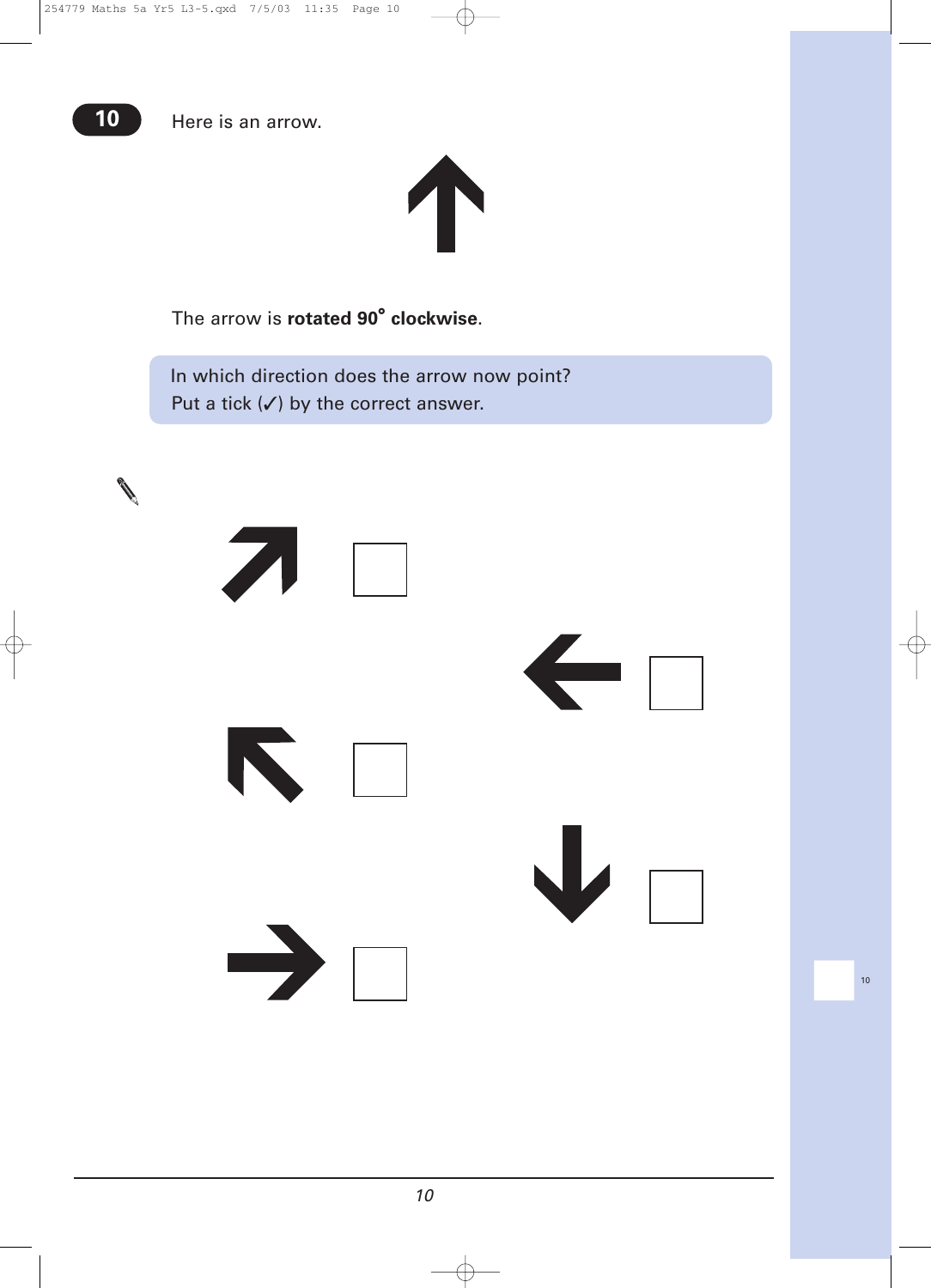#### **11** Here is part of a number line.

#### Write the missing numbers in the boxes.



**12**

Here is an **open top** cube.



Here is the net from which it is made.

Put a tick (✓) on the square which is its **base**.

|<br>|<br>|<br>|<br>|<br>|<br>|

|<br>|<br>|<br>|<br>|<br>|<br>|

|<br>|<br>|<br>|<br>|<br>|<br>|

*11* Total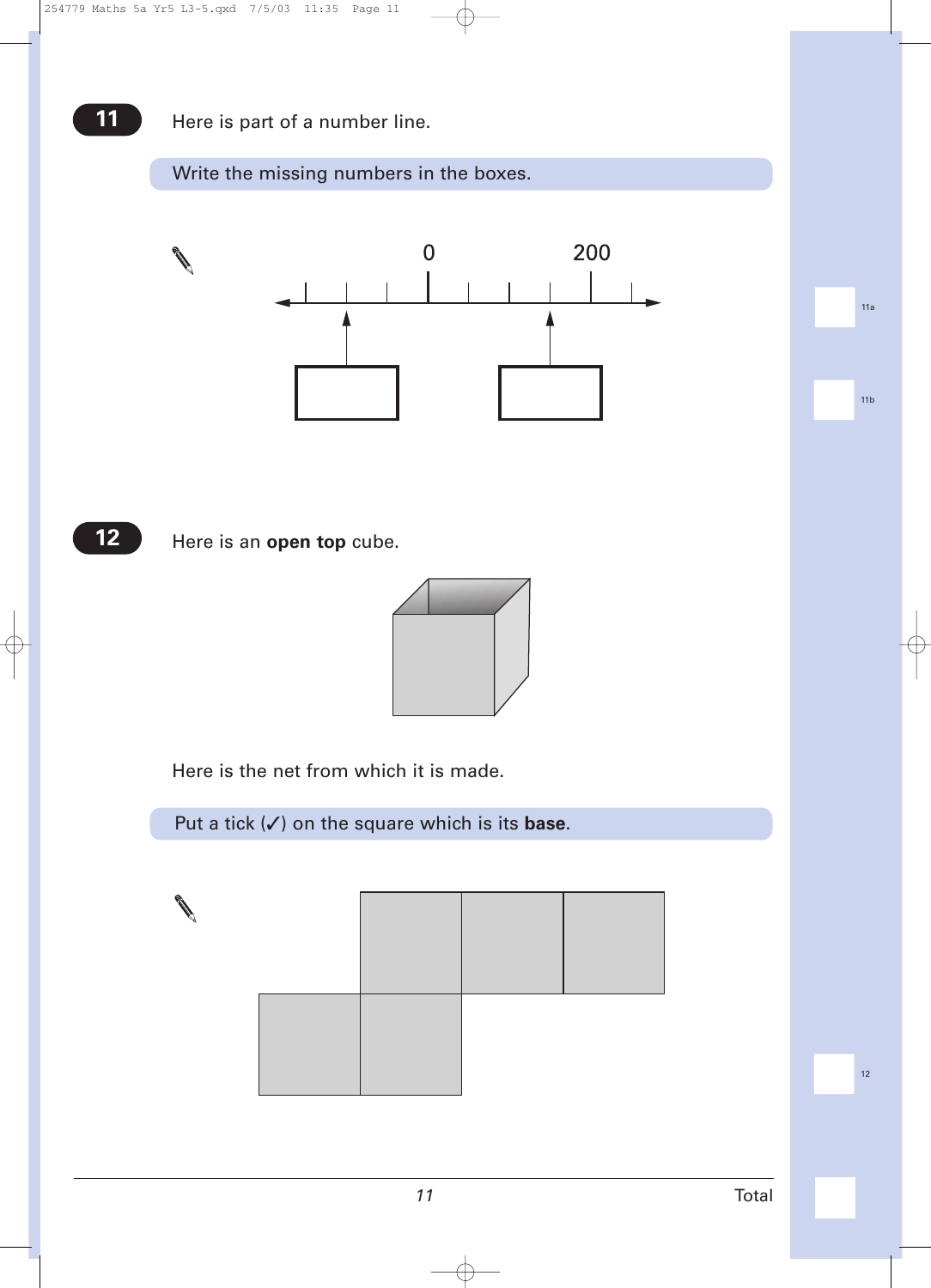

Use **two** of the four cards to make the number on the number line.



|<br>|<br>|<br>|<br>|<br>|<br>|

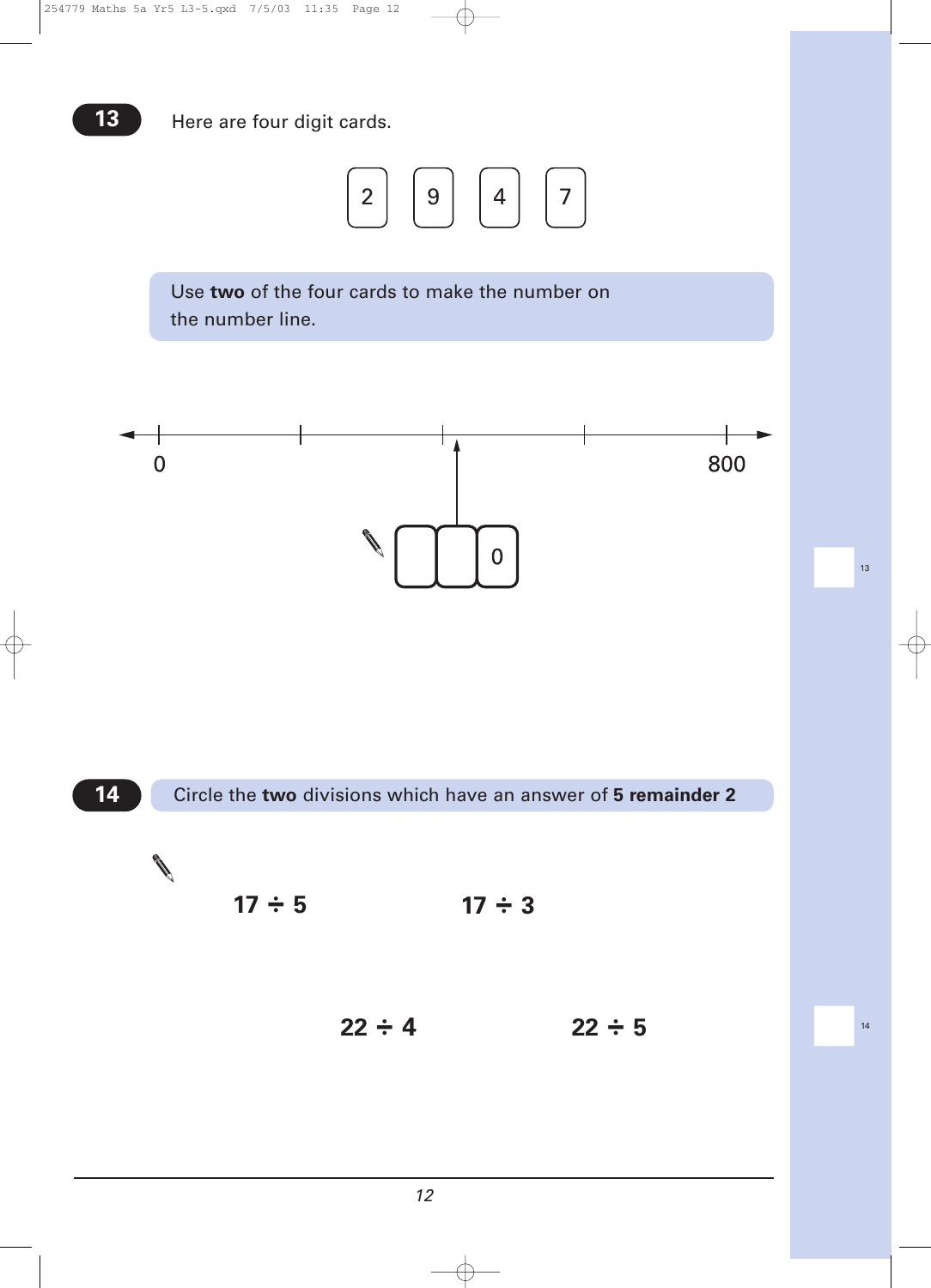

What is the total weight of these apples?

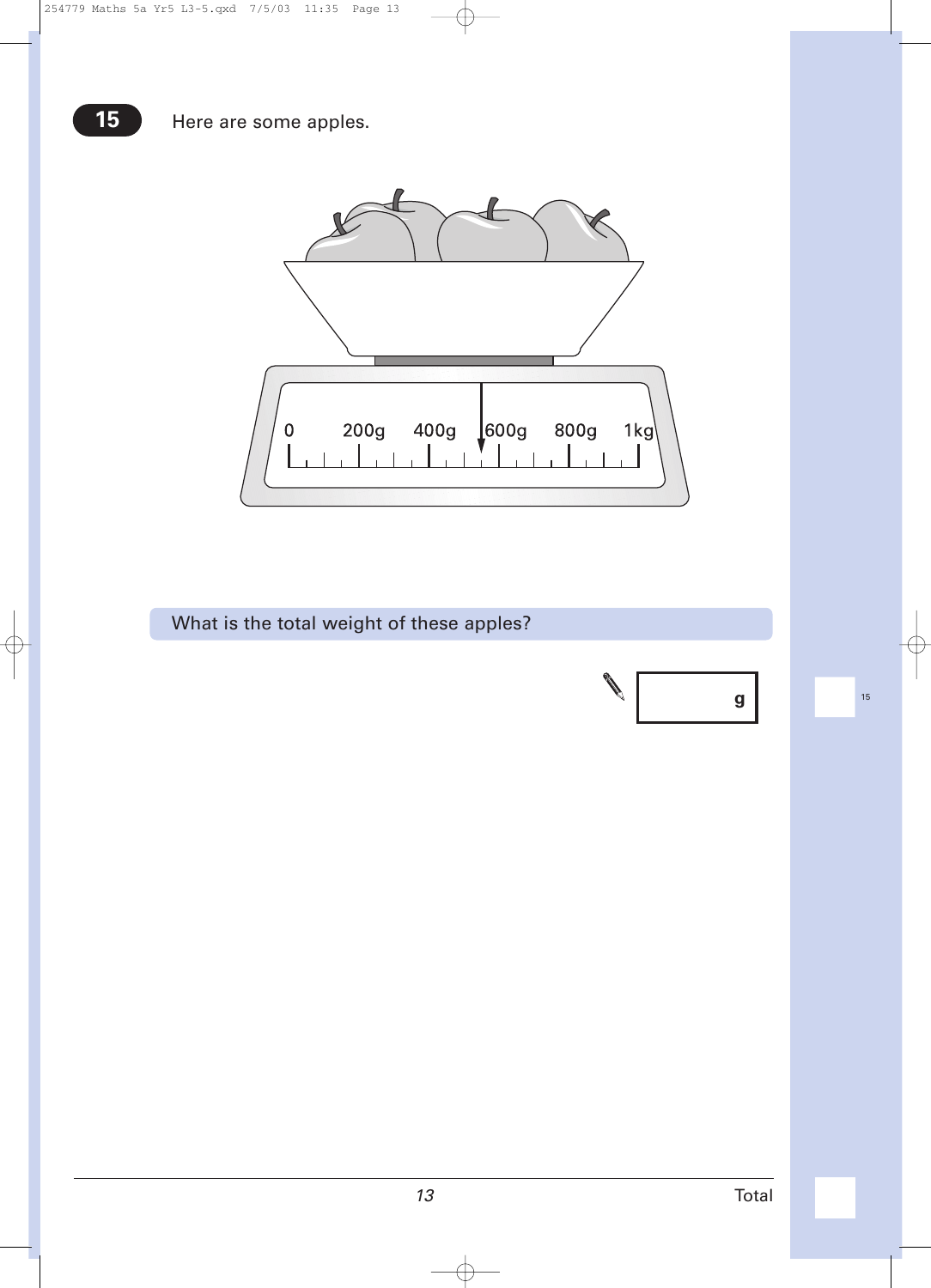**17**

Here is a chocolate bar.



William eats 3 pieces and Amber eats 2 pieces.

What **fraction** of the chocolate bar **remains**?

|<br>|<br>|<br>|<br>|<br>|<br>|

**Cardinal Cardinal Cardinal**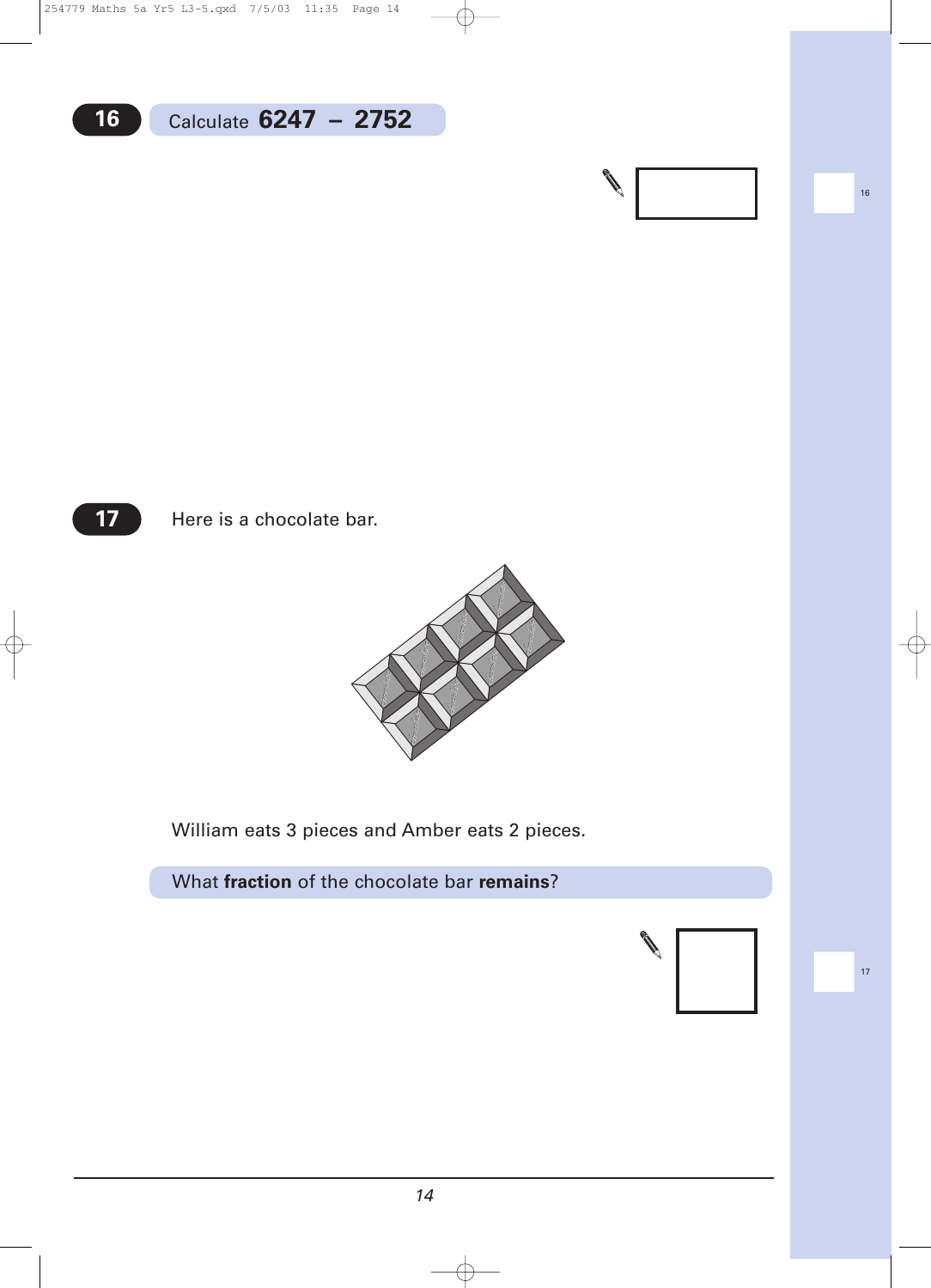Shade in **3 more squares** so that the design is symmetrical in **both** mirror lines.



|<br>|<br>|<br>|<br>|<br>|<br>|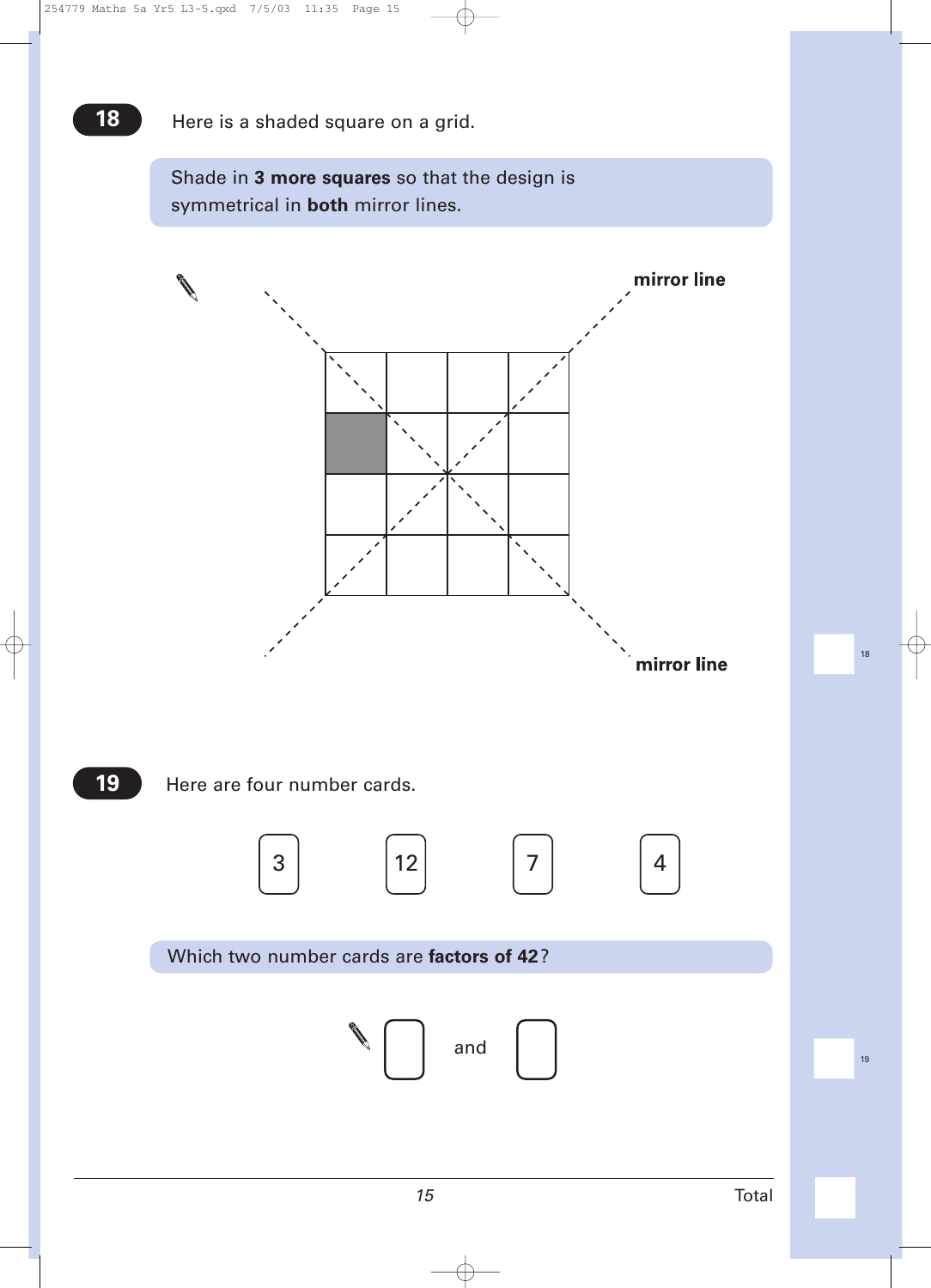**20** Asim and Mike both buy **12** cans of lemonade.

Asim buys 3 packs of 4 cans.



pack of 4 cans £1.20



pack of 6 cans £1.70

Mike buys 2 packs of 6 cans.

Mike says to Asim,

*'You paid 50p more than me'.*

Is Mike correct?

Explain how you know.



|<br>|<br>|<br>|<br>|<br>|<br>|<br>|<br>|

 $\cdots$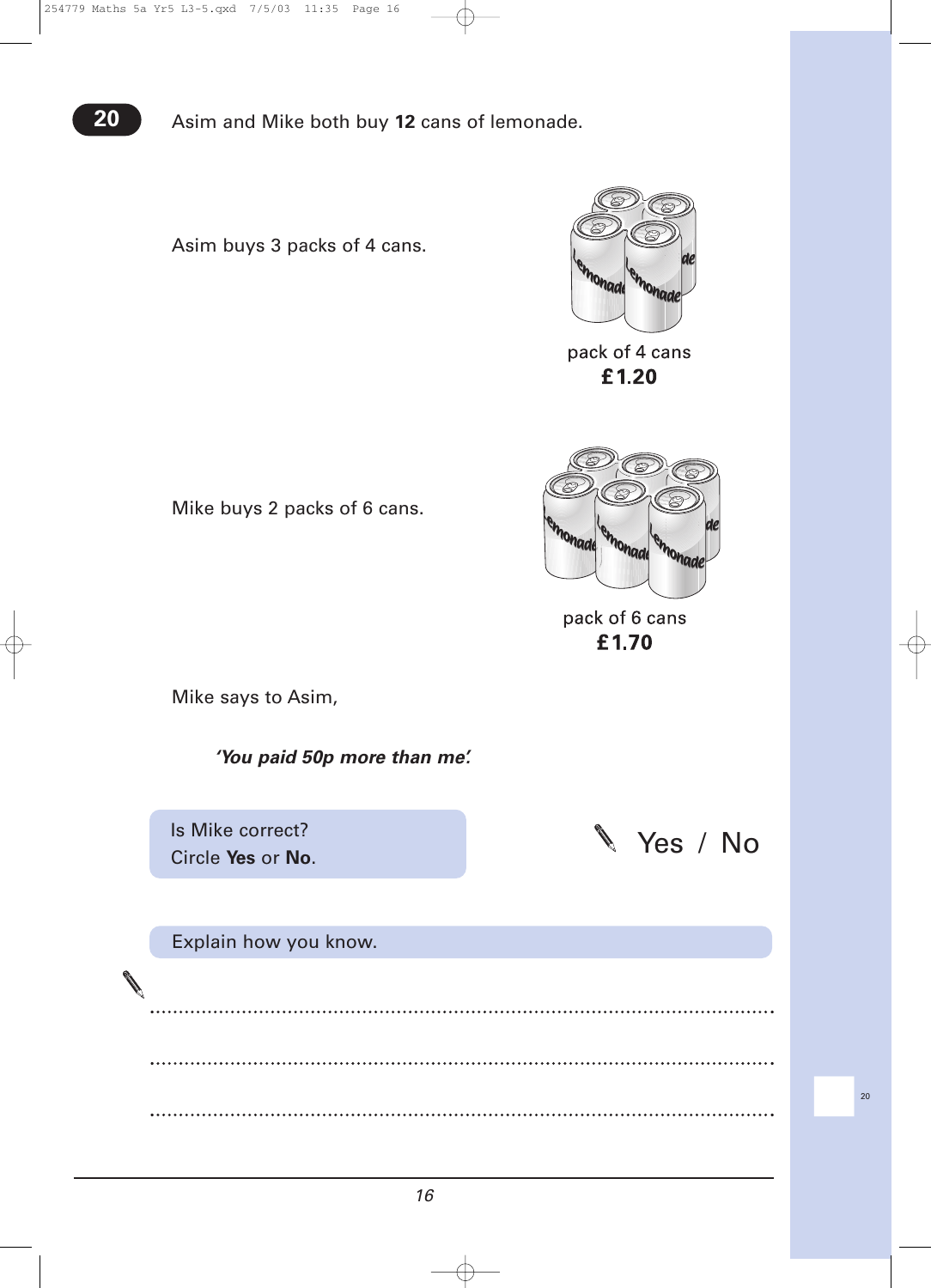

#### $22$ Measure angle A accurately.

Use a protractor (angle measurer).



 $22$ 

 $21$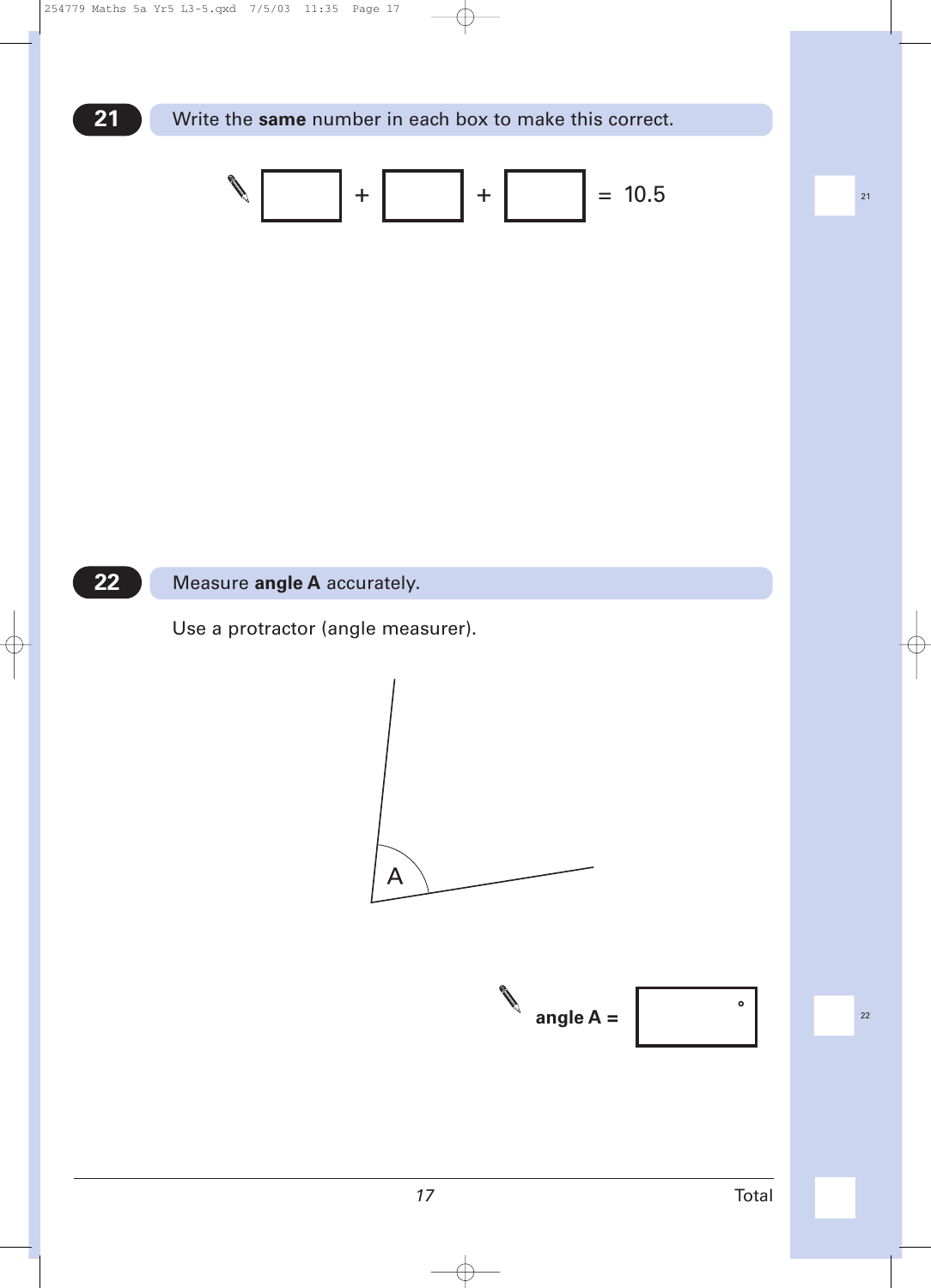**24**

Some children do a sponsored walk.

The graph shows their results.



How many children walked **21 laps or more**?



|<br>|<br>|<br>|<br>|<br>|<br>|<br>|<br>|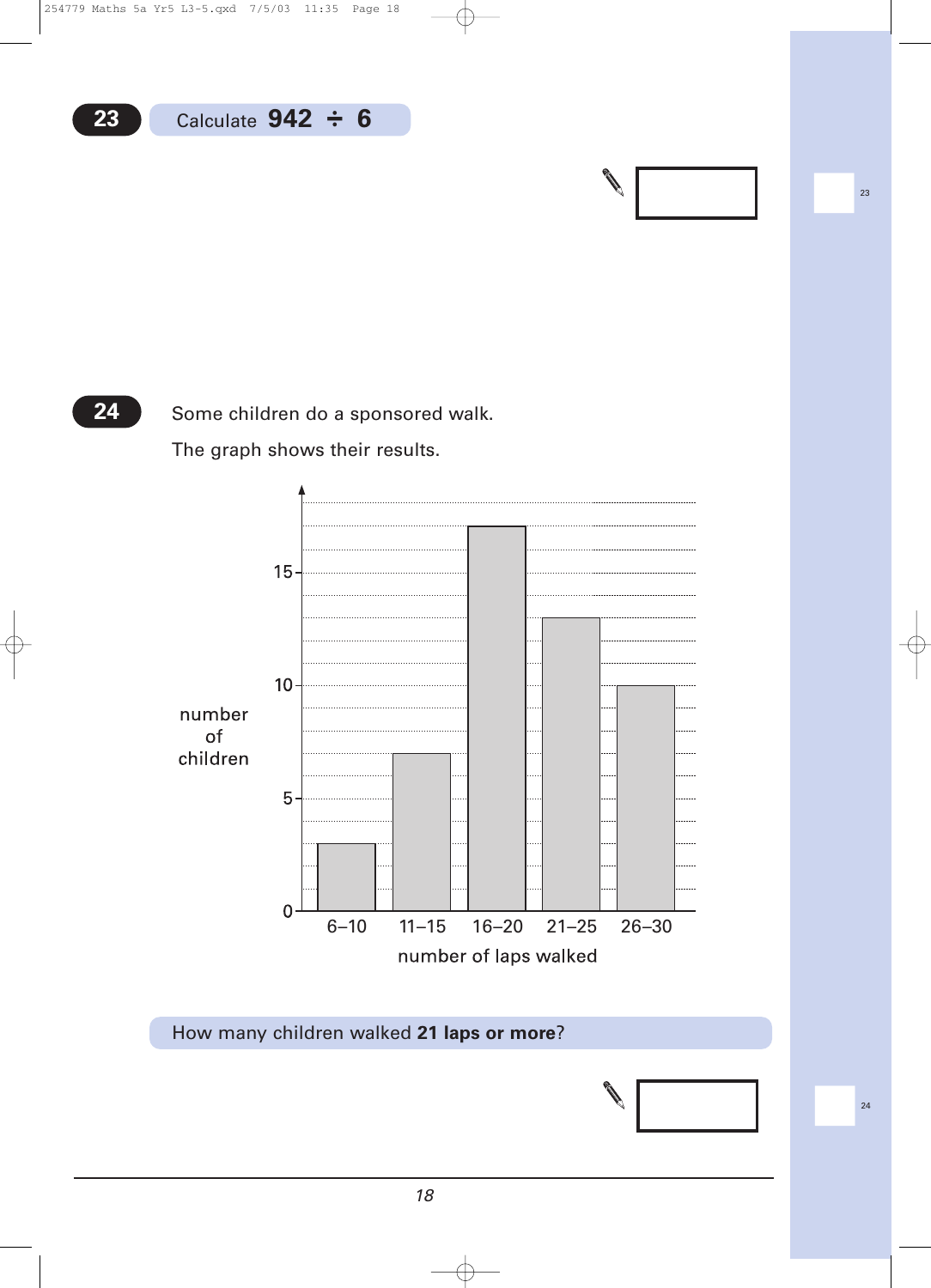| <b>Car Boot Sale</b> |                 |  |
|----------------------|-----------------|--|
| Entrance Fee         |                 |  |
| Adults               | <b>50p</b>      |  |
| Children             | 30 <sub>p</sub> |  |
|                      |                 |  |
|                      |                 |  |

**100** adults and **80** children pay to go in.

How much money do they pay altogether?



|<br>|<br>|<br>|<br>|<br>|<br>|<br>|<br>|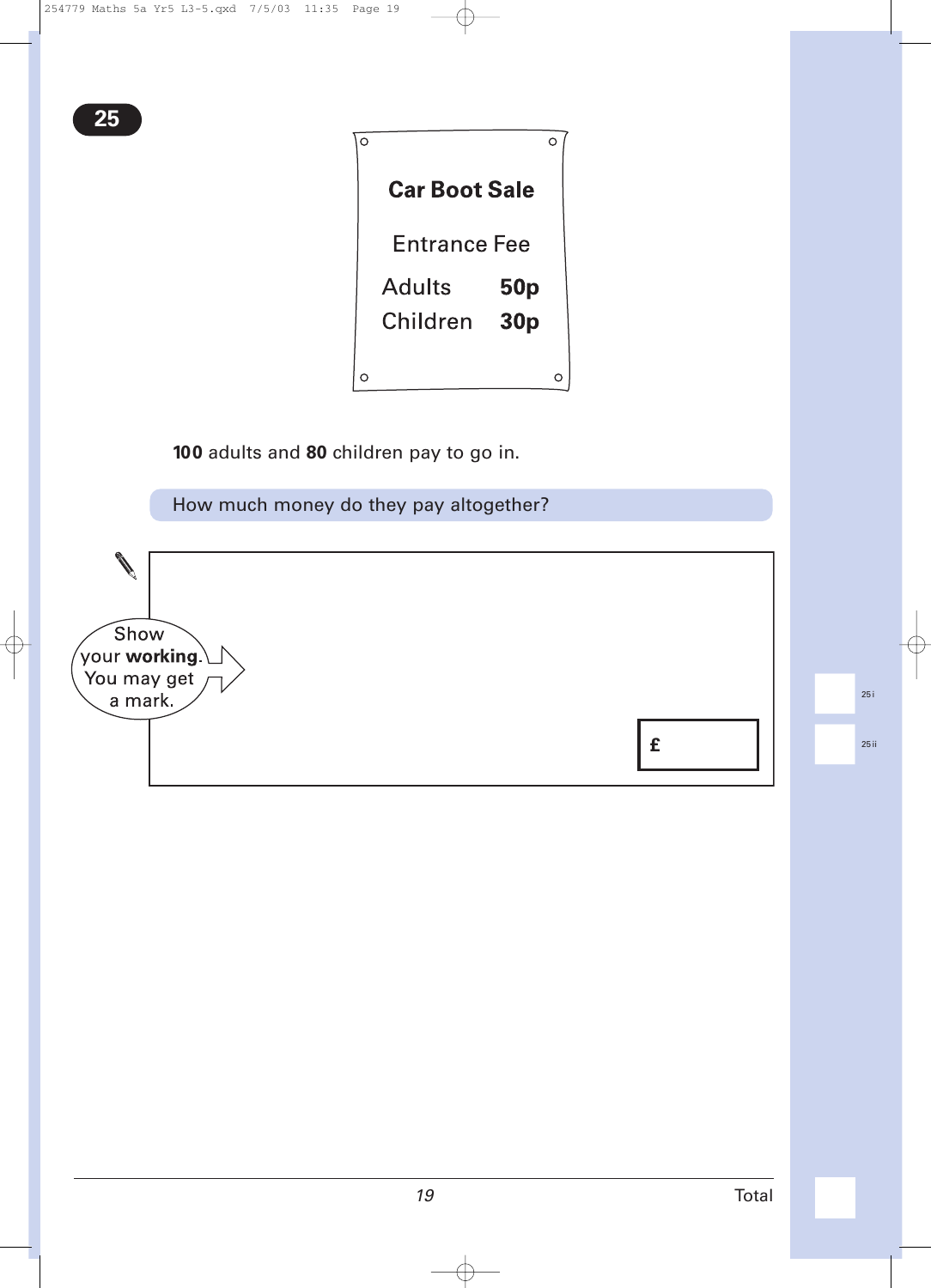| <b>Date</b>      | <b>Sunrise</b> | <b>Sunset</b> |
|------------------|----------------|---------------|
| 7th              | 04:53          | 21:18         |
| 14 <sub>th</sub> | 05:00          | 21:12         |
| 21st             | 05:09          | 21:05         |
| 28th             | 05:18          | 20:55         |

### How many minutes earlier is the **sunset** on 28th July than on 7th July?



|<br>|<br>|<br>|<br>|<br>|<br>|<br>|<br>|

| 27 | Write these numbers in order. |      |   |          |
|----|-------------------------------|------|---|----------|
|    | One has been done for you.    |      |   | largest  |
|    | 3.03                          | 3.23 |   |          |
|    |                               | 3.3  |   |          |
|    | 3                             | 3.2  | 3 | smallest |
|    |                               |      |   |          |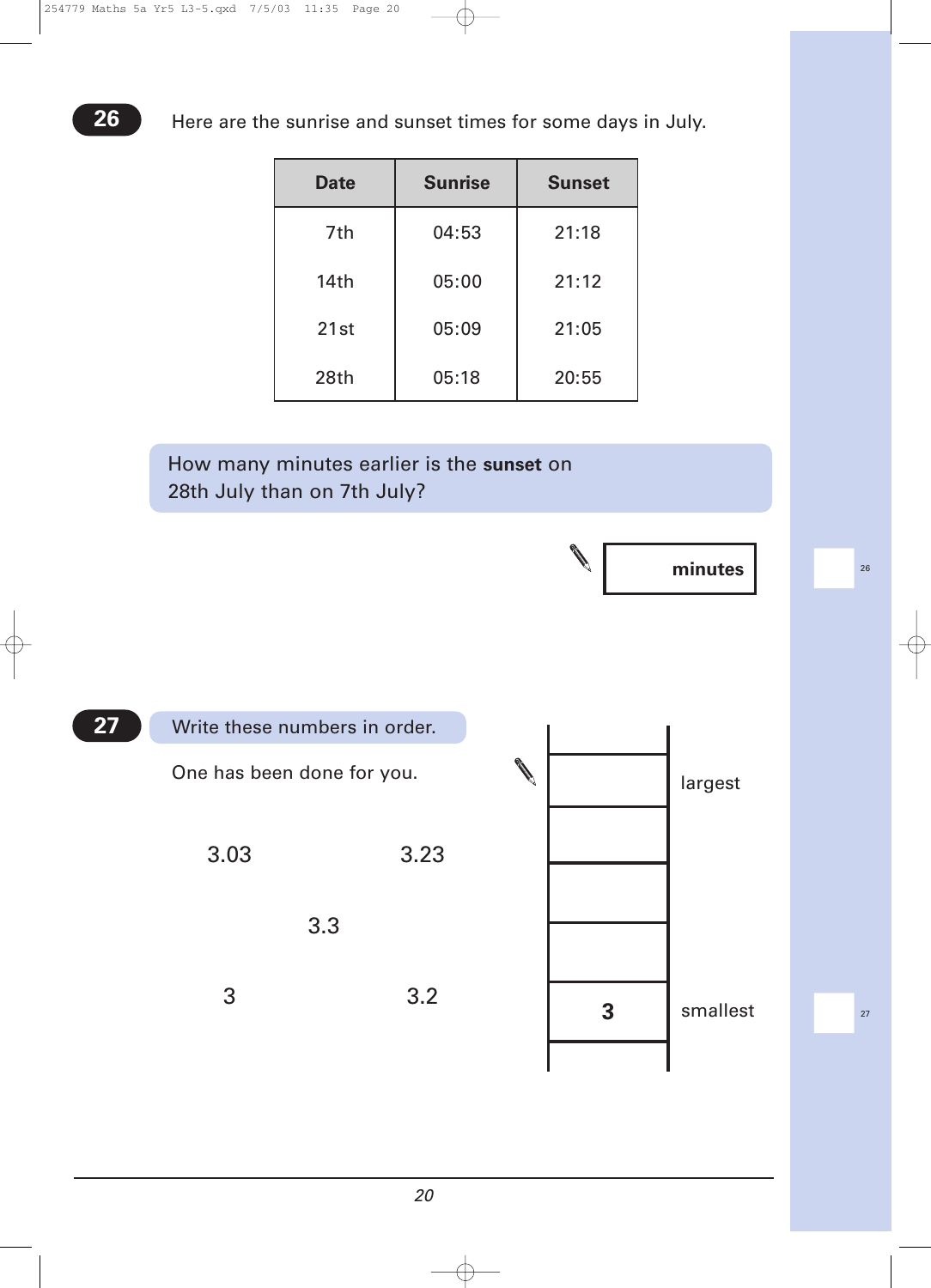**28** Sophie poured some water out of a litre jug.

Look how much is left in the jug.

**Estimate** how many millilitres of water are left.

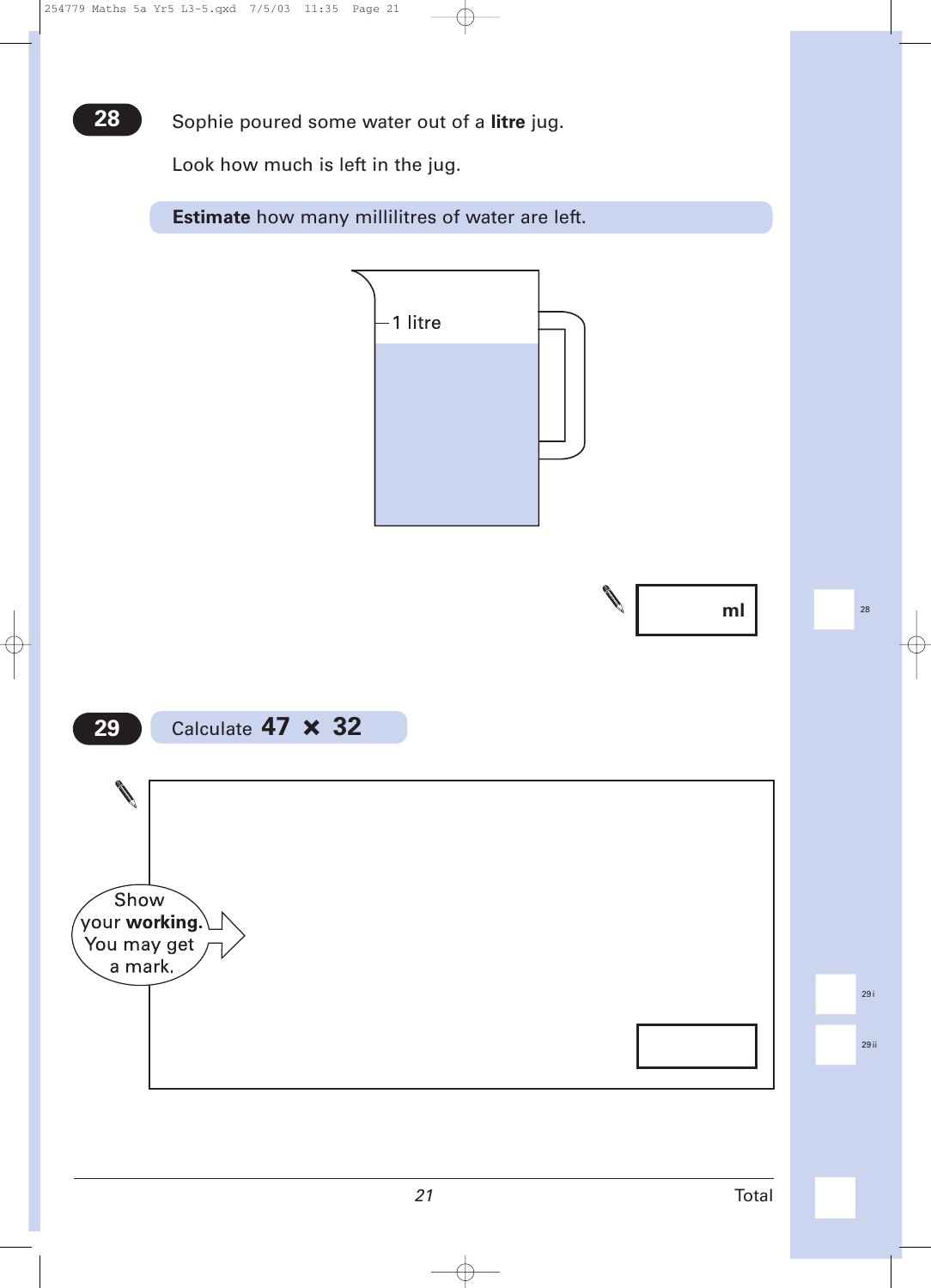

The graph shows the distances the children jumped.



**Estimate** how much further Lucy jumped than Nicola.